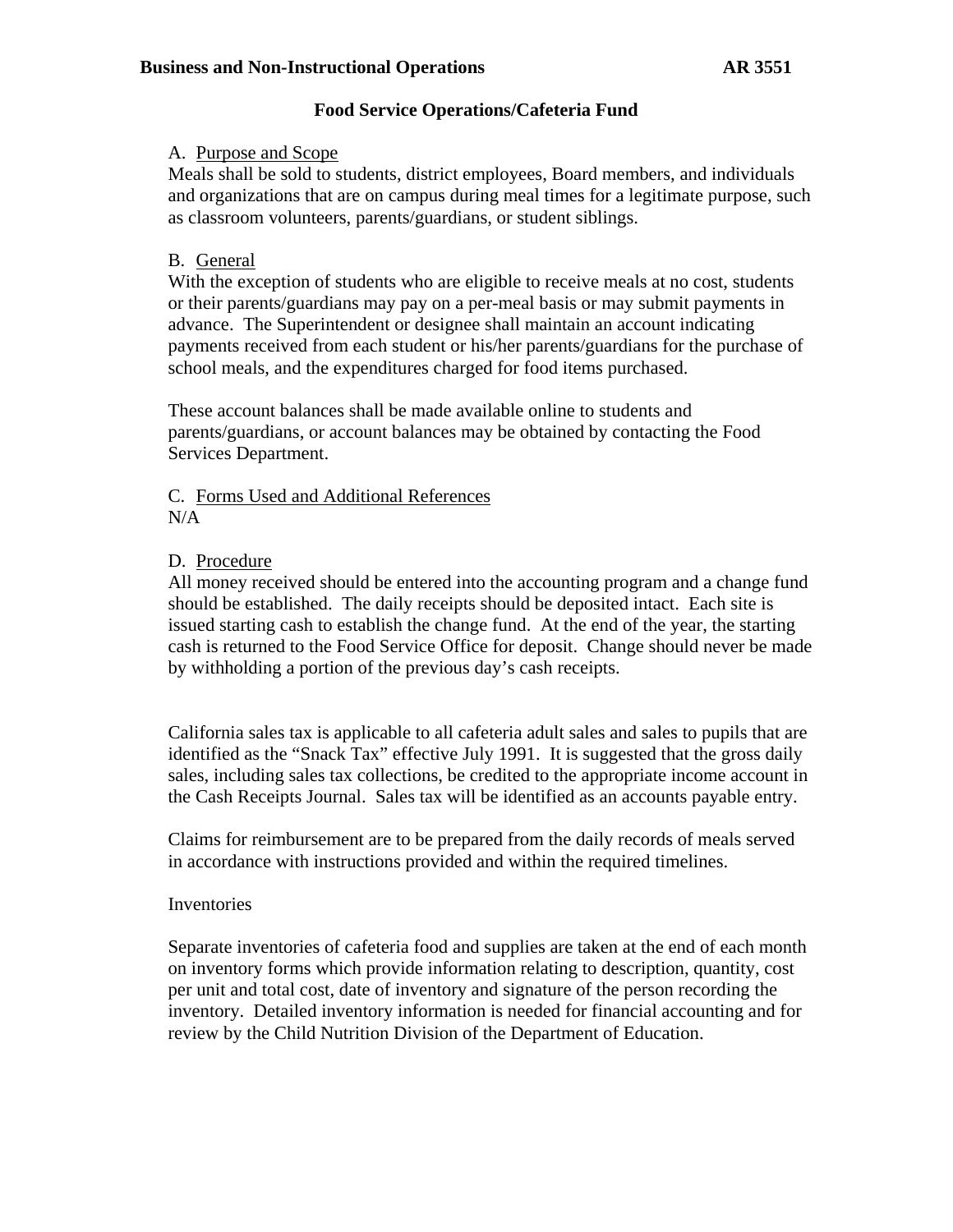## **Food Service Operations/Cafeteria Fund**

Inventory control should assure that information is available to personnel responsible for purchasing. This is done so orders for replenishing the supply of required items are placed promptly.

The number of different items and quantities stored may be great enough to require a continuous record of the inventory of food supplies. This is accomplished through an inventory software program.

Adequate, secure storage facilities should be provided to permit advantageous purchase in quantity and to protect supplies against theft.

Food Storage Provisions

Storage of food and supplies shall be done so as to prevent waste, spoilage or pilferage. The issuance of food and supplies shall be restricted to purposes of the food services program and school organizations.

### Charge Policy

For students in the Kindergarten through fifth grades, if the account balance is insufficient to cover the cost of a purchase, the student will be allowed to charge one lunch. After one charge the student will receive an alternate lunch, which consists of one twin-pack of crackers, one ounce of cheese, milk, and one piece of fruit or a vegetable choice. Breakfast cannot be charged and there is no alternate for breakfast.

Students in sixth grade through twelfth grades are not allowed to charge for food items. Students can "earn" a lunch by assisting in the meal service or cleanup. Students assisting will receive the same meal that is being served on that day. The meal will be entered as an earned meal and their account will not be debited.

Students qualified and approved for reduced meal benefits that exceed the credit will be provided a lunch, in accordance with CDE *Bulletin #USDA-SNP-01-2008* and Education Code 49550.

### Cafeteria Fund

All proceeds from food sales and other services offered by the cafeteria shall be deposited in the cafeteria fund as provided by law. The income and expenditures of any cafeteria revolving account established by the Governing Board shall be recorded as income and expenditures of the cafeteria fund.

The cafeteria fund shall be used only for Board-authorized expenditures necessary for the operation of school cafeterias as defined in the California School Accounting Manual or appropriately reported to the California Department of Education. (Education Code 38091, 38101)